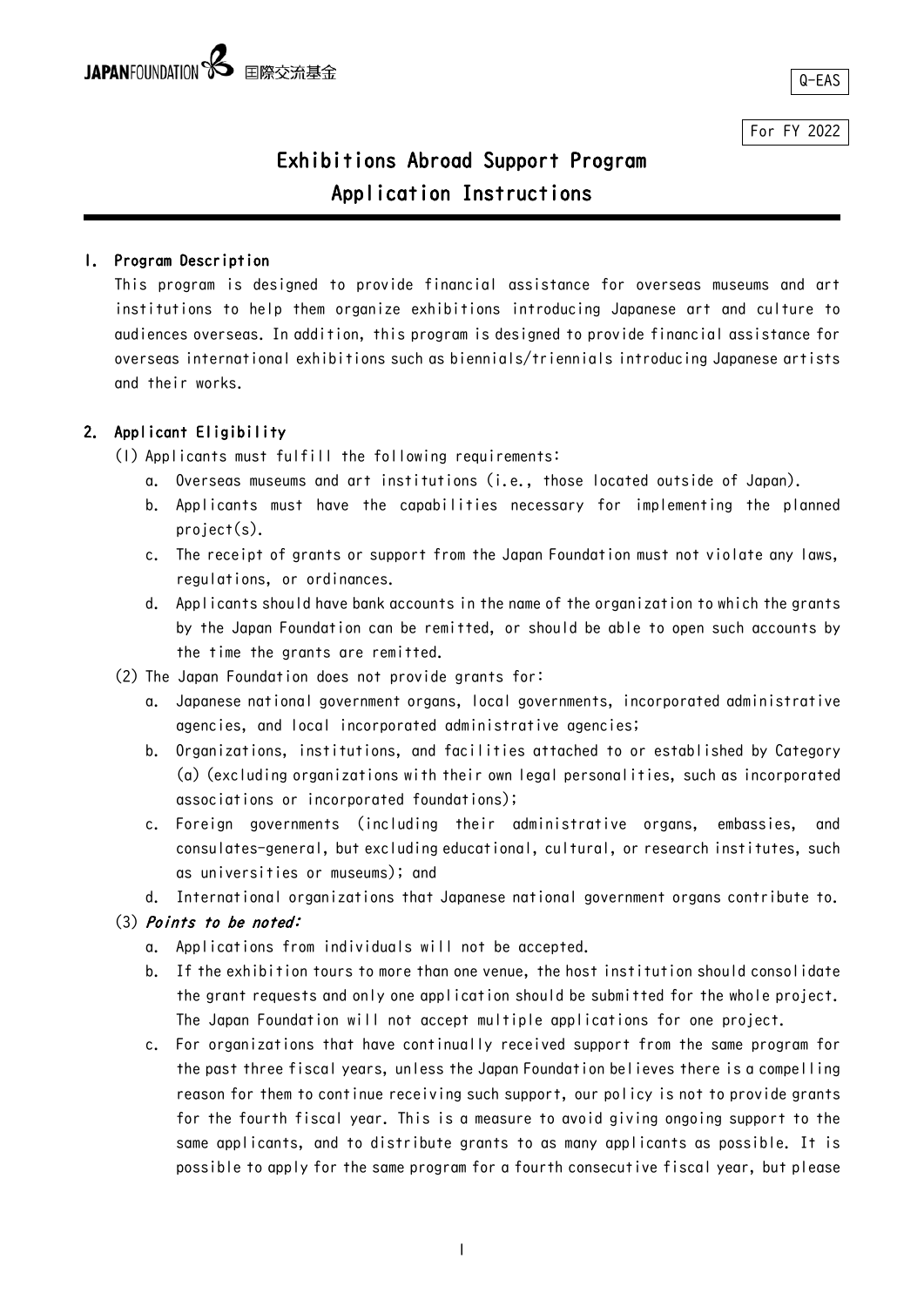be aware that the Japan Foundation places a lower priority on such applications.

- d. As for Taiwan-based museums or art institutions considering application, please contact Japan-Taiwan Exchange Association, Taipei Office, with which the Japan Foundation cooperates.
- e. The Japan Foundation and its overseas offices will not duplicate funding for the same project.
- f. The recipient must meet the terms and conditions described in the "Terms and Conditions of the Grant" and take the necessary procedures described in the "Grant Procedures."

# 3. Eligible Projects

- (1) The grant is provided for exhibitions that will open during FY2022(between April 1, 2022, and March 31, 2023) under the condition that plans and methods for implementing the project are appropriate and that there is sufficient expectation that the project will yield positive results. Eligible projects are exhibitions that will:
	- a. Introduce Japanese art and culture, planned and executed by foreign museums or art institutions abroad; or
	- b. Introduce Japanese artists and works in the framework of international art exhibitions such as biennials and triennials; or
	- c. Be created through artist-in-residence programs abroad and promote exchange among local citizens, artists, curators, and researchers, with a clear concept and concrete plan for exhibitions.

# (2) Points to be noted:

- a. The project(s) must not be for religious or political purposes.
- b. Each organization may only submit one application.
- c. Clear benchmarks and specific plans for evaluating the project to measure the success of the project should be included. Upon completion of the grant projects, grantees are requested to submit self-evaluations and evaluations by third parties according to the benchmarks.

# 4. Grant Coverage

- (1) Assistance will take the form of a grant on a cost-sharing basis for the following costs incurred and paid during FY2022(from April 1, 2022 to March 31, 2023):
	- a. Packing and shipping costs (excluding insurance costs);
	- b. Catalogue production costs (including digital catalogue costs, for international exhibitions, support for catalogue production will be partial, based on the ratio of Japanese artists); and
	- c. Travelling costs for dispatched or invited artists, curators, and specialists (airfare, train fare and accommodation fees).

# (2) Points to be noted:

- a. The maximum amount of airfare shall be, in principle, the cost of round-trip, economy-class, discount tickets (discount economy airfare).
- b. Costs such as preliminary research and development will not be covered by the grant from the Japan Foundation.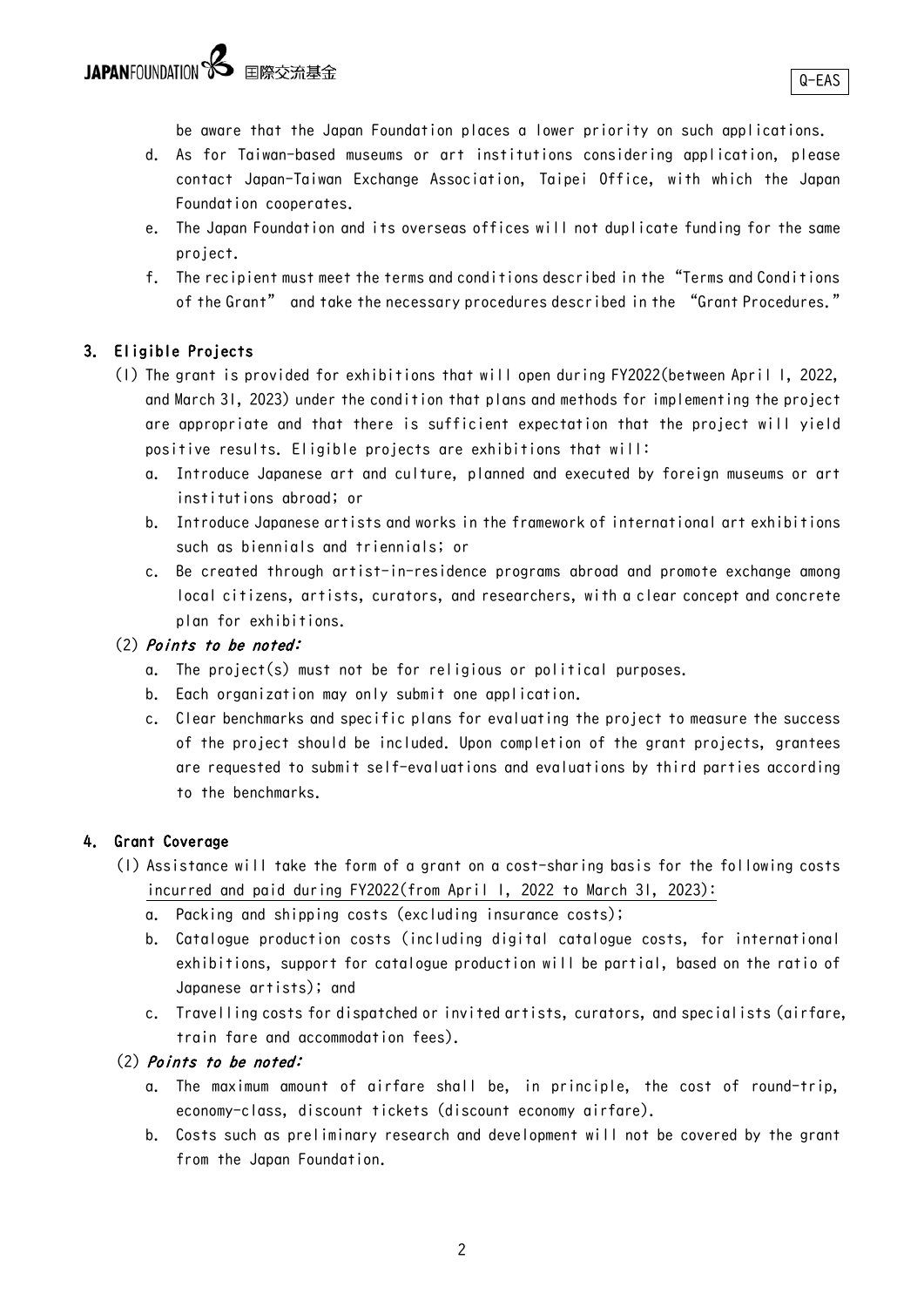c. Installation and production costs and artists' fee will not be covered by the grant from the Japan Foundation.

# 5. Application Procedures/Notification of Results

- (1) Please visit the following website to download the Application Forms. <https://www.jpf.go.jp/e/program/list.html>
- (2) Application Deadline

No later than December 1, 2021.

- (3) Submission (cf. "13. Contact")
	- a. Countries/areas where the Japan Foundation overseas offices are located: To the nearest office
	- b. Countries/areas where there are no overseas offices of the Japan Foundation: To the nearest Japanese diplomatic mission (Embassies, Consulates, etc.)

# (4) Points to be noted:

a. We do not accept applications via E-mail or FAX. Due to the influence of COVID-19, it may take longer than usual to send in your application, so please allow sufficient time to meet the deadline.

If there are significant difficulties in the preparation and mailing of the required documents due to social conditions during the application period, please contact the above and ask for instructions.

- b. After the screening of applications, decisions will be announced in writing in April 2022.
- c. Successful applicants will be notified of the grant amount in the Notice of Grant Approval in April 2022.

# 6. Selection Policy

- (1) Screening will be made in line with the following criteria and decisions will be made after consulting with outside specialists. We review applications from the viewpoint of promoting relations between Japan and other countries, considering the following issues: country or region involved in the project, anniversaries of diplomatic relations and contributions to general diplomatic relations. The Japan Foundation cannot make any comments on the screening process.
	- a. Necessity for a grant from the Japan Foundation;
	- b. Contents of the exhibition and implementation ability of the organization; and
	- c. Cost effectiveness
- (2) The following projects will be given a higher evaluation:
	- a. Exhibitions with strong curatorial values that have not yet been staged in the applicants' countries;
	- b. Exhibitions related to commemorative events of the Exchange year (see [https://www.jpf.go.jp/e/about/area/index.html\)](https://www.jpf.go.jp/e/about/area/index.html)
- (3) The following projects will be given a lower priority:
	- a. Projects organized by museums or institutions that have recently received financial support from the Japan Foundation;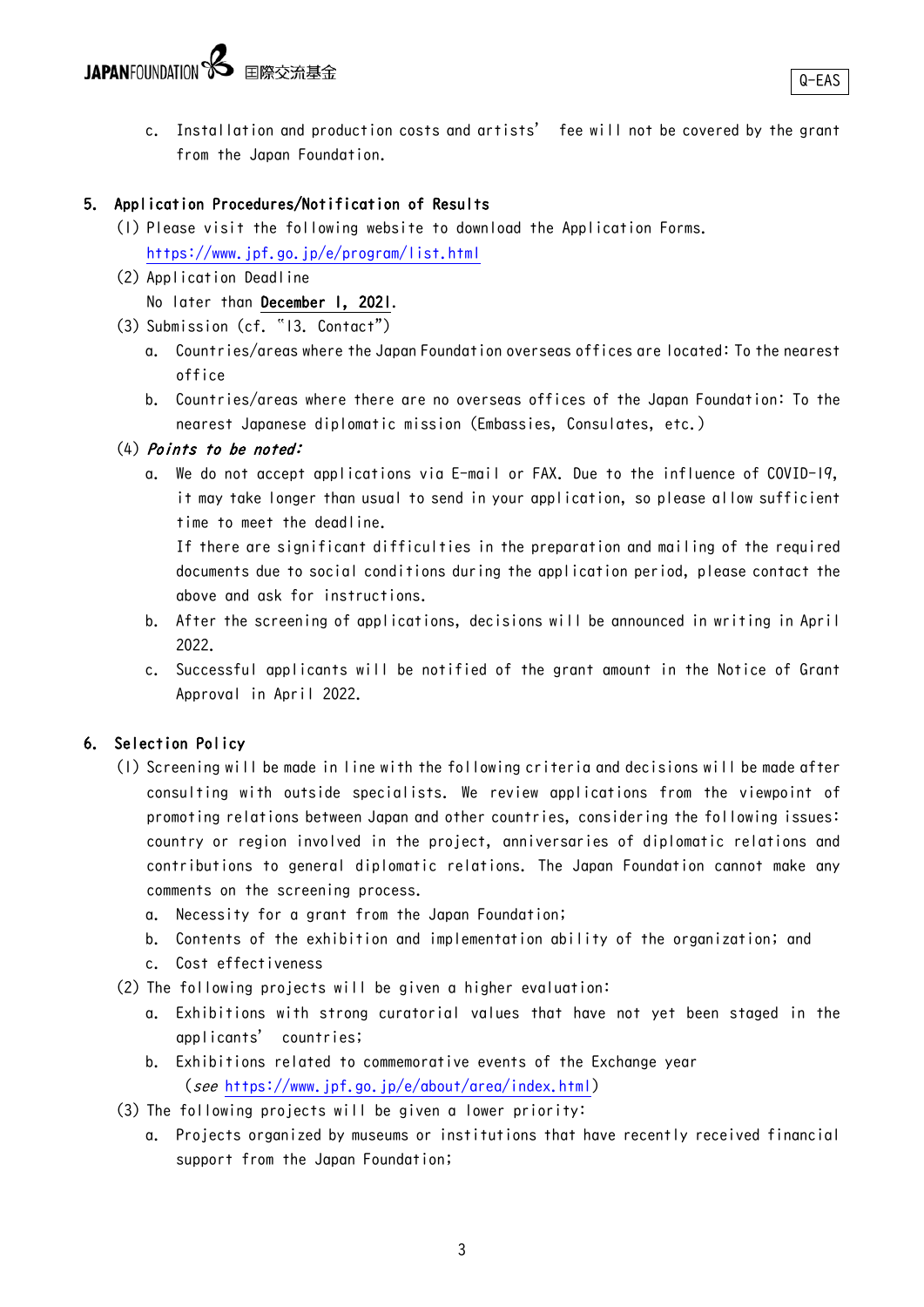- b. Traveling exhibitions that have previously received grants from the Japan Foundation;
- c. Exhibitions that are primarily part of friendship and goodwill activities among sister cities, schools, or specific institutions;
- d. Exhibitions composed mainly of art works of public subscription;
- e. Exhibitions organized by hobby groups or associations of such;
- f. When the proportion of the requested amount for the grant is considerably high in relation to the whole budget;
- g. Exhibition organized mainly for commercial purposes.

#### 7. Number of Grants

The number of applications / successful projects in the previous year is: 61 applications/ 38 projects. For past grants, please see our website:

<https://www.jpf.go.jp/e/project/culture/exhibit/supportlist/index.html>

# 8. Obligations

- (1) The Grantee shall show the prescribed logo on public relations materials (e.g. websites, catalogs, posters, flyers, etc.) and deliverables of the project (e.g. books, movies, papers, etc.), and clearly indicate that the project is financially supported by the Japan Foundation.
- (2) The Grantee must indicate the receipt of grant from the Japan Foundation by printing its logo in publications including websites, posters, flyers, and catalogues. Furthermore, submit 2 copies of the catalogue to the Japan Foundation.
- (3) The Grantee shall submit the Final Project and Financial Reports about the activities and expenditures, when the project has been completed.
- (4) The Japan Foundation is intolerant of any fraudulent activity from the application process through the grant duration. Once a grant has been provided, committing any form of fraud with regard to the Japan Foundation grant funds could result in penalty measures such as revocation of decision to provide a grant in whole or in part, required return of rescinded portions of the grant including additional charges, late payment charges, suspension of the application for a certain period of time, and/or other legal actions (Ref. "Act on Regulation of Execution of Budget Pertaining to Subsidies, etc." (Act No. 179 of 1955)).

#### 9. Disclosure of Information

- (1) Details of projects supported by the Japan Foundation (e.g., the name of the applicant, project descriptions etc.) will be made public in the Kokusai Koryu Kikin Jigyo Jisseki (Detailed Annual Reports of the Japan Foundation), on the Japan Foundation's website, and in other public relations materials.
- (2) When a request for information based on the "Act on Access to Information Held by Independent Administrative Agencies" (Act No. 140 of 2001), is received, materials such as submitted application forms will be disclosed (unless stipulated by laws as not to be disclosed).

#### 10. Handling of Personal Information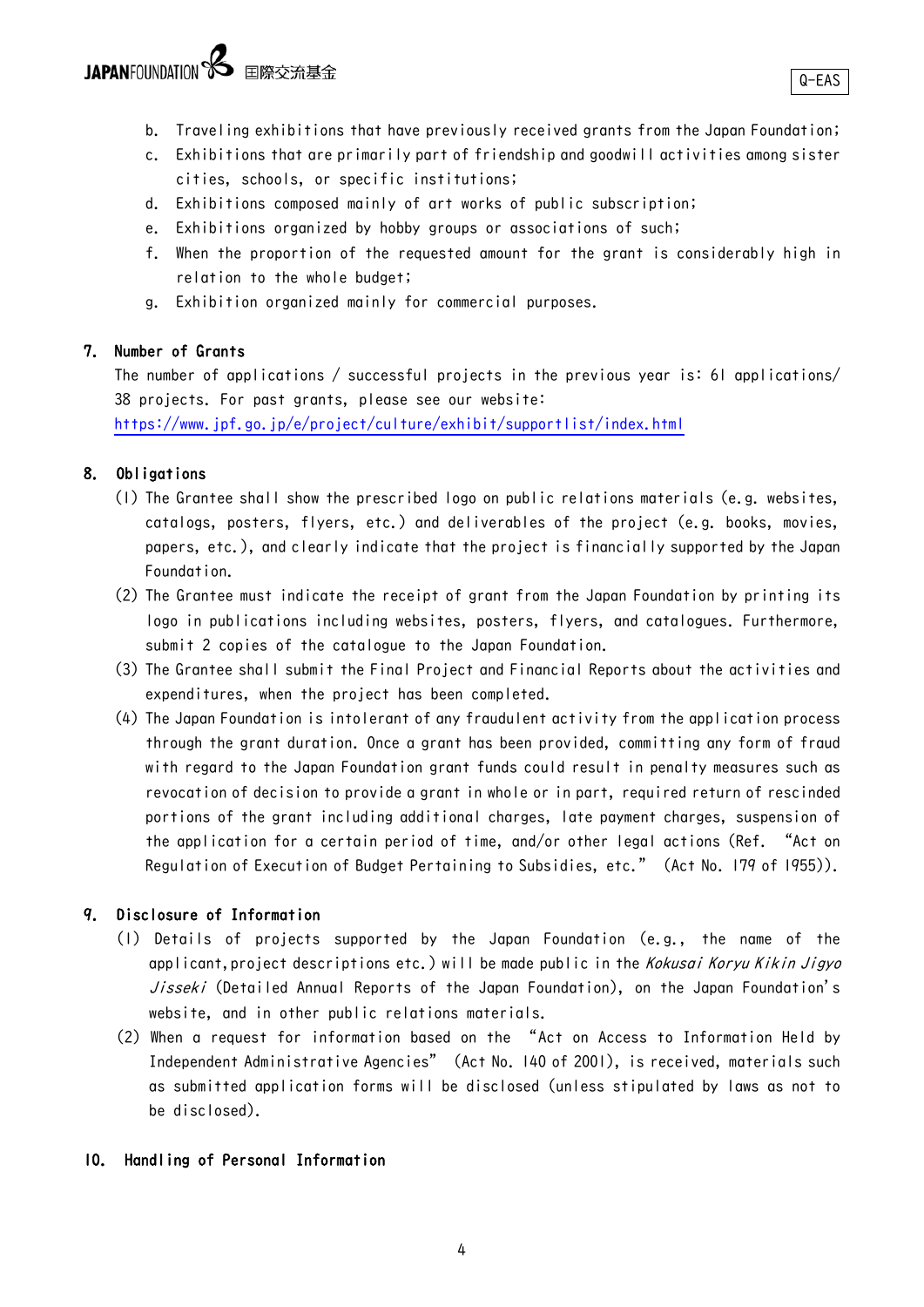- (1) The Japan Foundation handles personal information appropriately and in accordance with the "Act on the Protection of Personal Information Held by Incorporated Administrative Agencies, etc." (Act No. 59 of 2003) (the "Act") and other applicable laws. Details of the Japan Foundation's privacy policy can be reviewed at the following website: <https://www.jpf.go.jp/e/privacy>
- (2) The Japan Foundation uses personal information on the application documents, project reports, and deliverables (including, without limitation, photographs taken during or prior to this program) (the "Information") for screening, implementation, and evaluation procedures of the project. They may also be used for the following purposes:
	- a. Provided information, such as name, gender, job and position, affiliation, project duration, and project description, etc. are published in the Kokusai Koryu Kikin Jigyo Jisseki(Detailed Annual Reports of the Japan Foundation), the Annual Report, on the Japan Foundation's website, and in other public relations materials. They are also used in compiling statistics and released to the press for publicity purposes.
	- b. There may be cases in which the Information is released to the Ministry of Foreign Affairs of Japan, Embassies or Consulates-General of Japan, etc., at the place where a project is undertaken.
	- c. There may also be cases in which copies of application documents, project reports, and deliverables are provided to outside consultants in order to facilitate the screening process and the evaluation of the results of projects. In such cases, outside consultants are mandated to take measures to protect personal information.
	- d. There may also be cases in which the Japan Foundation sends questionnaires to the addresses written on the application documents after the project has ended.
	- e. There may also be cases in which the Japan Foundation uses the information written on the application form to contact the applicants to inform them of other Japan Foundation activities.
	- f. The Information may be used or provided for purposes other than those listed in items a. to e. above, in the cases provided under Article 9, Paragraph 2 of the Act, such as cases where such Information is provided to a government agency, an independent administrative institution, a local government or a local independent administrative institution (the "Government Agency, etc.") which uses such Information to the extent necessary for executing its duty or business stipulated by the laws and regulations and where there are reasonable grounds for using the Information.
	- (3) Applicants are requested to inform all individuals whose personal information appears on the application materials that the above-mentioned policy shall also apply to those individuals' personal information.
	- (4) It is considered that by applying to this program, participants agree to the use of personal information for the above-mentioned policy.

#### 11. Response to the Spread of the COVID-19

Depending on the impacts of widespread novel coronavirus, appropriate measures may be required when implementing the project in accordance with the regulations and instructions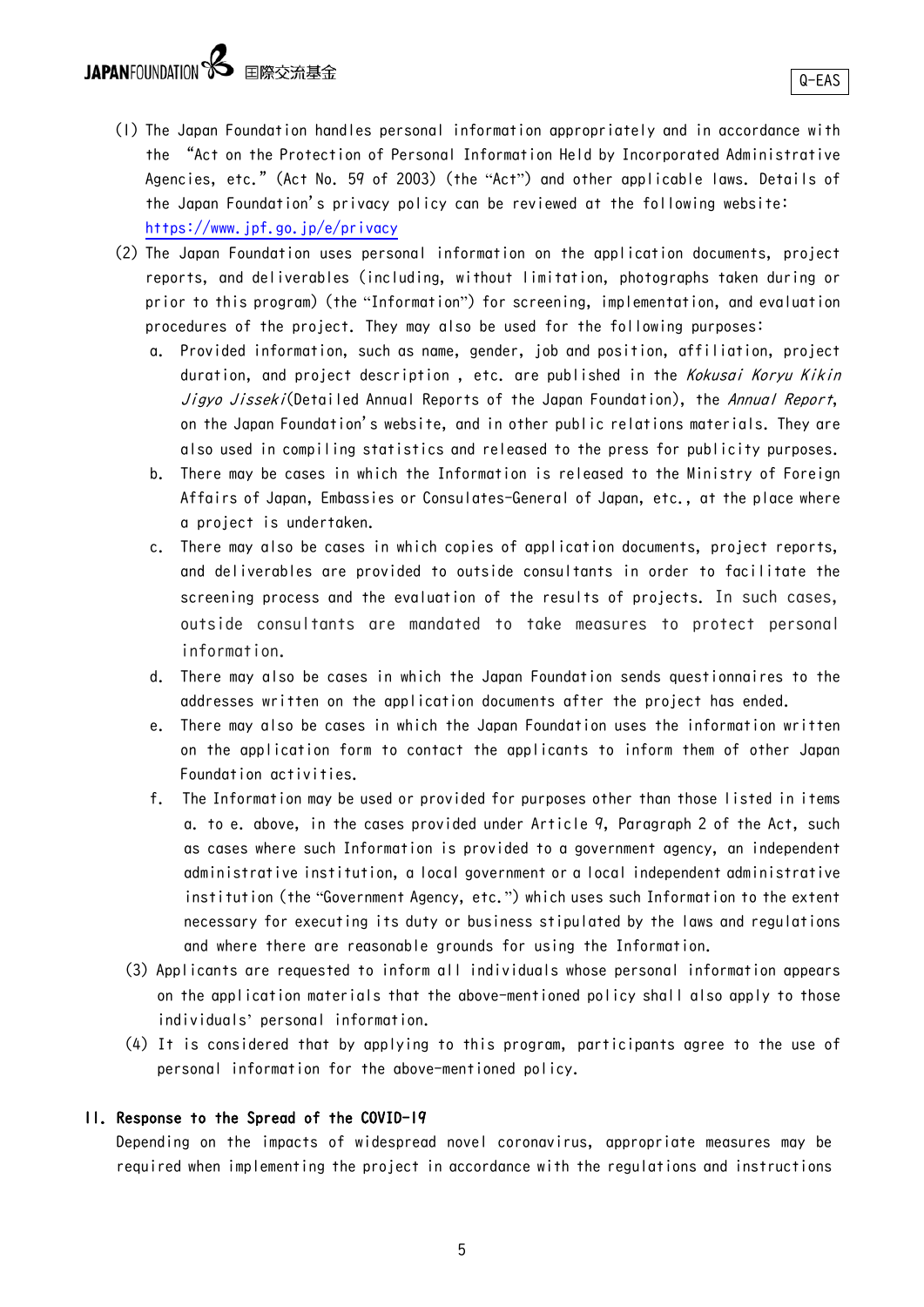Q-EAS

of the relevant authorities. Please understand that the Japan Foundation may unavoidably revoke its grant decision, or change the substance of its grant or the conditions attached as a result of changes in circumstances that have occurred after the decision to provide the grant. Please also understand that the Japan Foundation may set certain conditions for overseas dispatch programs, depending on the epidemic situation.

#### 12. Ensuring the Necessary Safety and Security of Projects

Considering the recent instability in global security, with the increase of terrorist attacks in particular, the Japan Foundation highly recommends that you take the necessary security measures to ensure safety when you conduct your projects, such as the following:

- (1) Check if there are any security alerts issued in the countries and/or cities where your project is to be conducted;
- (2) Provide information on security and safety issues for your international guests (if any).

# 13.Contact Information

- (1) Prior to application, please contact the nearest Japan Foundation overseas office to confirm the submission destination and qualification. If there are no Japan Foundation offices in your country/area, please contact the nearest Japanese diplomatic mission.
	- The Japan Foundation Overseas Offices <https://www.jpf.go.jp/e/world/index.html>
	- Japanese Diplomatic Missions [https://www.mofa.go.jp/about/emb\\_cons/mofaserv.html](https://www.mofa.go.jp/about/emb_cons/mofaserv.html)
- (2) For further inquiries, please contact the following sections of the Japan Foundation Headquarters, according to geographic area; The Japan Foundation (Headquarters) Arts and Culture Department, Visual Arts Section TEL +81-(0)3-5369-6061 / E-mail: [va@jpf.go.jp](mailto:arts1@jpf.go.jp)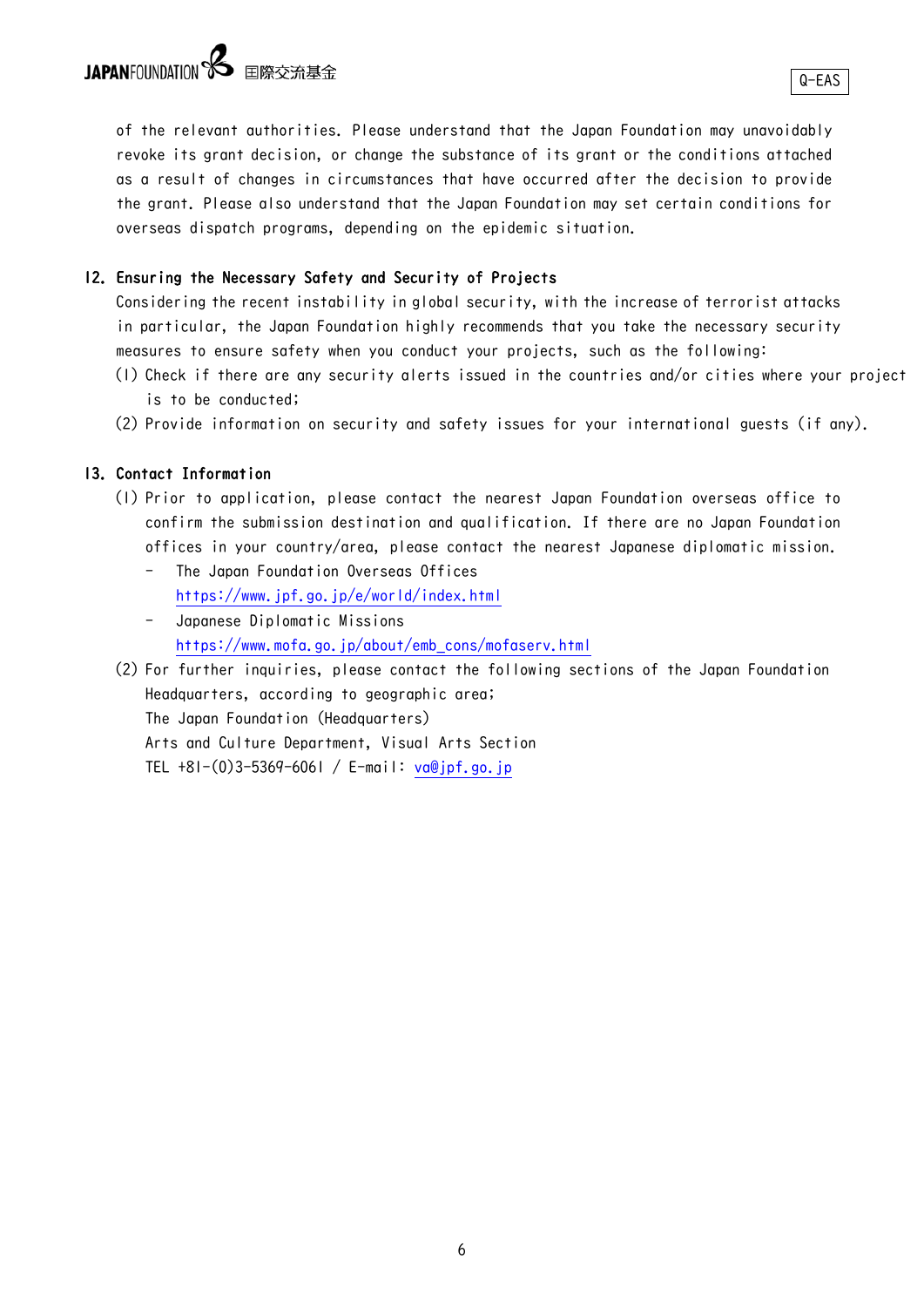# Instructions to Fill in the Application Forms

#### 1. General Instructions

- (1) This application should be submitted together, collated and not stapled. Submitted Application Forms and other attached materials will not be returned. Please make sure to keep one copy of the application for your reference.
- (2) Please use the name exactly as given in the passport. If the passport has not yet been issued, please use the name given in the public identification such as driver's license.
- (3) Please type or write with a ballpoint pen in black ink, printing clearly in block letters. Every item should be typed and filled in. Please give the requested information within the designated area. If you find any areas insufficient, please give the outlined information within it, and attach additional A4-size pages for detailed information.
- (4) Applicants are requested to promptly notify the Foundation of any corrections to be made in their applications.
- (5) Applications should be submitted to the Japan Foundation office in your country, or, if the Japan Foundation has no offices in your country, the nearest diplomatic mission of Japan. The Japan Foundation Headquarters in Tokyo does NOT accept applications directly from overseas applicants. Before applying, please contact the overseas agency mentioned above to inform them of your planning to apply and receive application instructions. If you do not contact them in advance, there is a possibility that your application cannot be accepted. The Japan Foundation does not accept applications submitted through the Internet or by E-mail.

#### 2. Documents to be submitted

(1) Official Application Form

- (2) The Applicant's institutional information
	- $\Box$  Documents about the type of organization, its background and aims, organizational chart, historical overview (e.g., articles of association, rules and regulations)

 $\Box$  Documents about past activities, financial status (e.g., brochures and annual reports) (3)Project's information

- $\Box$  A copy of the contract, agreement, etc., between your organization and the co-organizing body, or a letter certifying that the project will be carried out
- $\Box$  A list of the exhibits
- $\Box$  Photographs or images of the exhibits
- Biography of participating artists and curator

#### (4)Documents on the budget

□ Copies of the proper estimates of the items that the Japan Foundation grant will cover

(they must be copies of original estimates from third-party companies)

#### $(5)$ Others

Please submit other materials for additional information if necessary.

#### \* Incomplete applications will not be considered.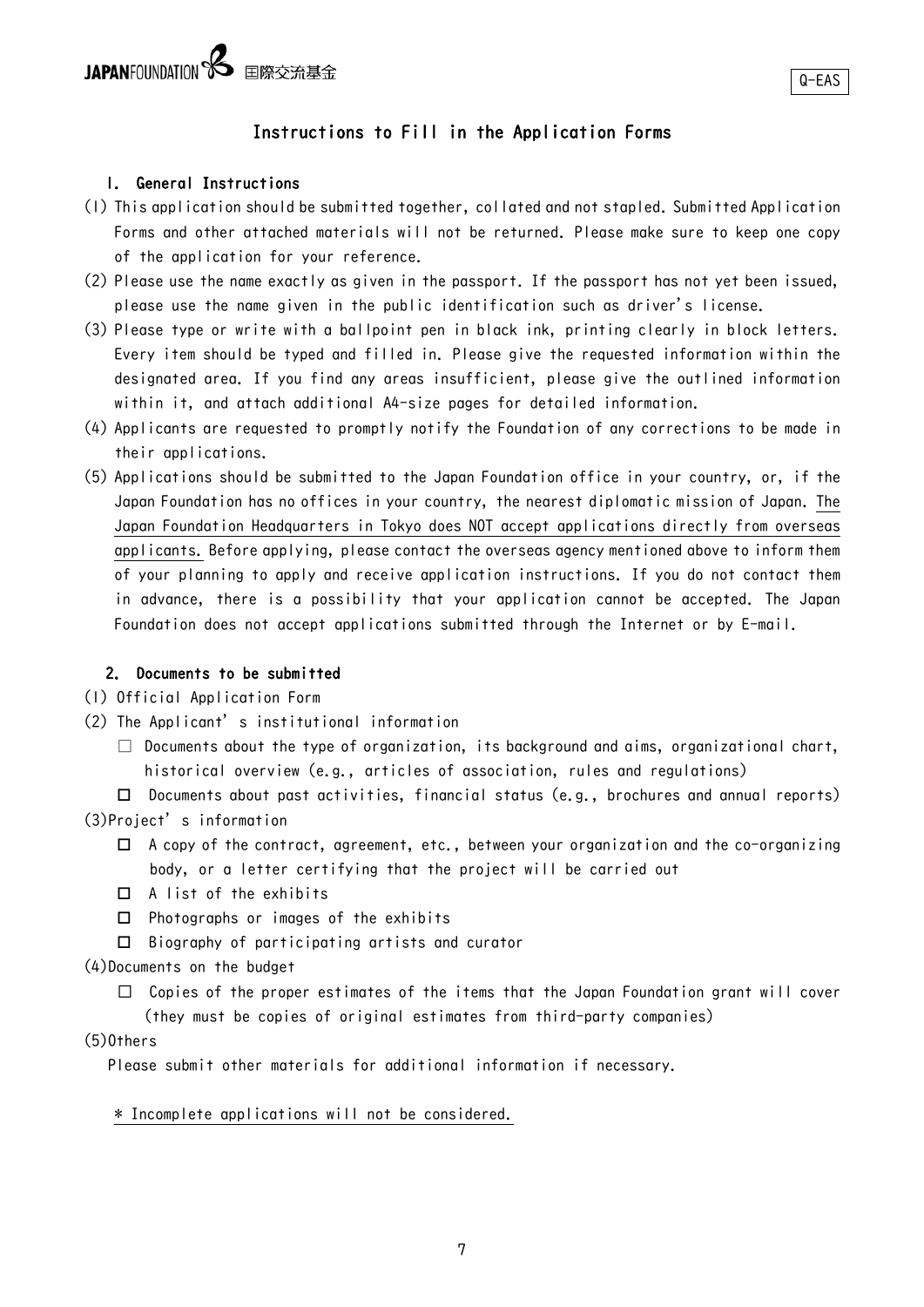令和 4(2022)年度用 For FY2022

# 海外展助成プログラム申請書

# EXHIBITIONS ABROAD SUPPORT PROGRAM APPLICATION FORM

|        |      |  | 申請日   |       | ᆍ   | 月    | 日 |
|--------|------|--|-------|-------|-----|------|---|
|        |      |  | Date: |       |     |      |   |
|        |      |  |       | Month | Day | Year |   |
| 国際交流基金 | 理事長殿 |  |       |       |     |      |   |

To the President of the Japan Foundation:

| ■ *各欄はもれなく記入すること。 |  |
|-------------------|--|
|                   |  |

\*Please complete the entire application. Please TYPE or PRINT clearly.

# 事業名(日英併記)Title of the Project

# 会期・会場 Dates and Venue(s)

| $\sim$ $\sim$<br>23 20 001 00 0110 101100 007 |                                                                 |             |                   |
|-----------------------------------------------|-----------------------------------------------------------------|-------------|-------------------|
| 期<br>会                                        | 会場名 (日英併記)                                                      | 都市名         | 国名                |
| Exhibition Dates                              | $V$ enue $(s)$                                                  | City/Cities | Country/Countries |
| From $(month/day/year)$                       |                                                                 |             |                   |
| to (month/day/year)                           |                                                                 |             |                   |
|                                               |                                                                 |             |                   |
|                                               |                                                                 |             |                   |
|                                               |                                                                 |             |                   |
|                                               | ※ 由き姿故え洋たオたホには 民監会は 2022 年 4 月 1 日かこ 2022 年 2 月 21 日の明に眼首オス以西がな |             |                   |

# ※ 申請資格を満たすためには、展覧会は 2022 年 4 月 1 日から 2023 年 3 月 31 日の間に開幕する必要があ ります。

※ 巡回する場合は巡回先のスケジュールも記入してください。

\* To qualify, the exhibitions' opening date must fall between April 1, 2022, and March 31, 2023.

\* If the exhibition travels, please fill in the entire touring schedule above.

# 1 申請機関概要 Applicant Information

| 団体名(日英併記) Name of the Applying Organization: |                   |
|----------------------------------------------|-------------------|
|                                              |                   |
| 住所 Address:                                  |                   |
| City:                                        | Postal (ZIP)code: |
| Country                                      |                   |
|                                              |                   |
| Telephone Number:                            | Fax Number:       |
|                                              |                   |
| Website:                                     |                   |
| http://                                      |                   |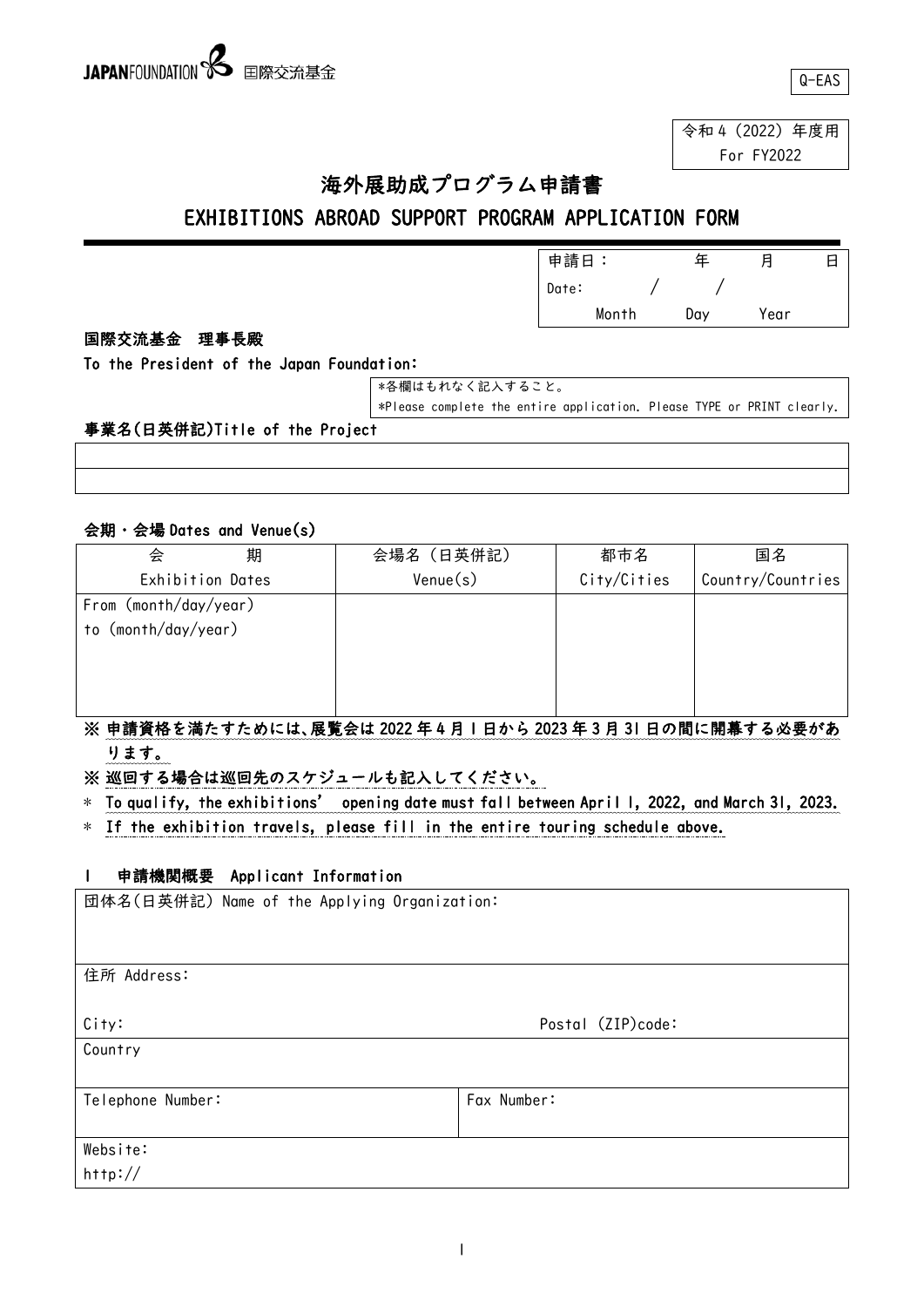代表者名 Name of the Authorized Representative of Applying Organization

Mr./Ms./Dr.

\*Please circle one of the above. 職名 Job Title

印又は署名 Signature

E-mail:

担当者名 Name of the Project Director (Contact Person)

Mr./Ms./Dr.

\*Please circle one of the above. 職名 Job Title

印又は署名 Signature

E-mail:

| 助成要望額                                                                   | 経費総額 | 通貨名      |
|-------------------------------------------------------------------------|------|----------|
| Grant Amount Requested from the Japan Foundation   Estimated Total Cost |      | Currency |
|                                                                         |      |          |

申請団体の種別、設立年月、設立目的、組織(役員構成、その他構成員の人数等)、沿革

財政状況(過去 3 年分程度の総収入、総支出、当期損益、補助金・助成金の受領実績等)、定款、寄附行 為、規約、会則 等

Institutional information: Type of organization, date of establishment, founding prospectus, organizational chart (details of the board members, the number of members, etc.), historical overview, financial status (financial statements from the past three years, experience of receiving subsidies/grants), the articles of association, the articles of endowment, rules and regulations:

団体の種別 Type of organization 設立年 Date of establishment

# ※ 年報・事業報告書等関連資料を添付してください。

\* Please attach annual reports and other pertinent information.

Q-EAS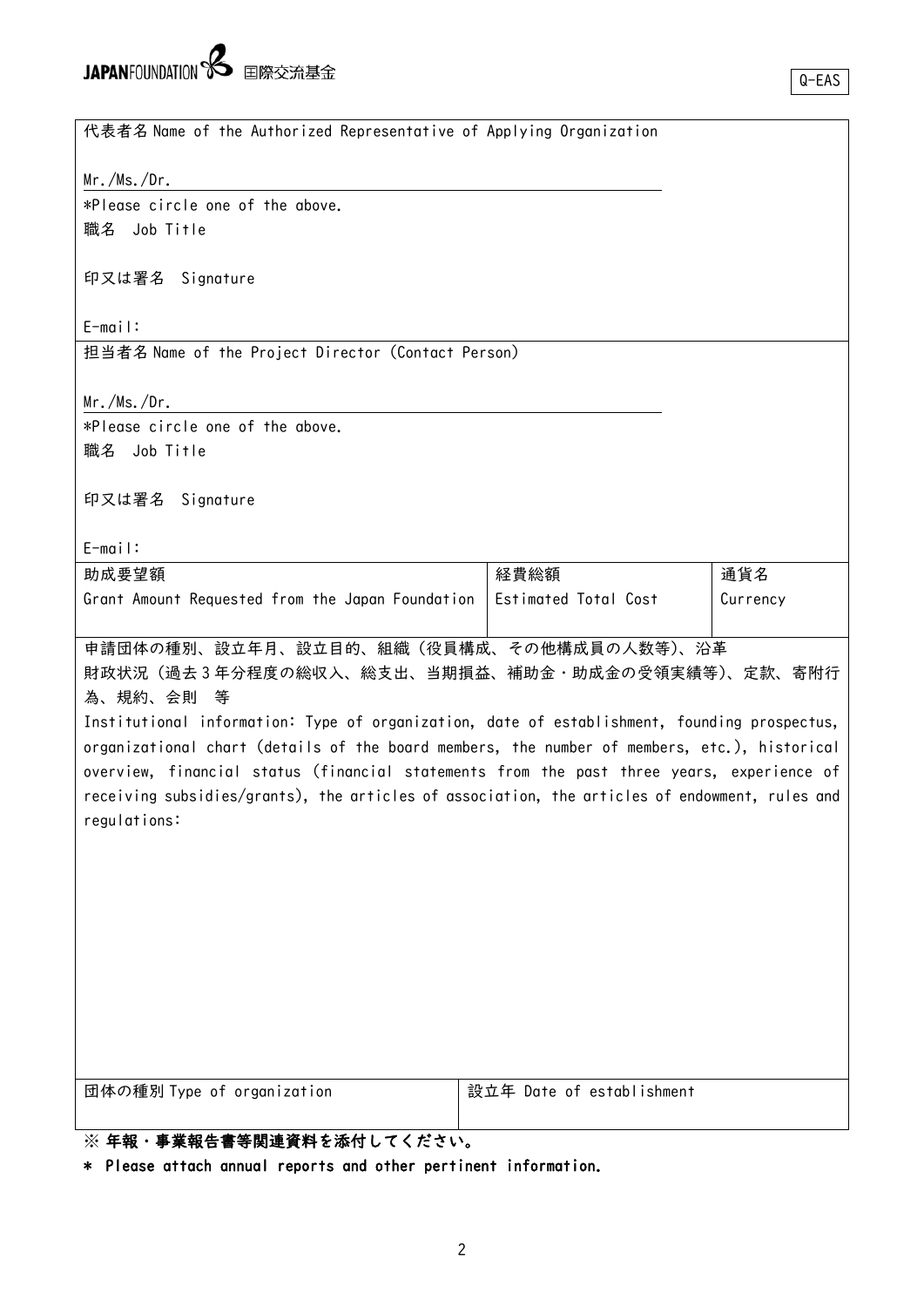# 2 事業概要 Project Outline

事業 Project

概要 Outline of the project: \*Please summarize in about 150 words.

共催者名(日英併記)Co-organizer(s) of the project:

※ 企画書や事業実施を証する書類(共催機関との契約書等のコピー)を添付してください。

\* Please attach your project plan and/or documents that certify the execution of the project, such as a copy of the contract/agreement between your organization and the co-organizing body.

#### 3 事業内容詳細 Project Details

展覧会のコンセプト(事業の目的、意義、期待される効果): Concept of the exhibition (purpose, significance, and expectations of the project): \*Please summarize in about 200 words.

主な作品構成(詳しい作家・作品リスト、作家・キュレーターの略歴及び作品の写真・映像資料を添付す ること):

Contents of the exhibits (Please attach a detailed list of the artists and exhibits, curriculum vitae of the artists and the curator, and visual materials of the exhibits.)

| 日本人作家数                       | 参加作家総数                      |
|------------------------------|-----------------------------|
| Number of Japanese artist(s) | Total number of $artist(s)$ |
| 作家・専門家の滞在計画(作家・専門家が渡航する場合のみ) |                             |

Schedule of artists or specialists if they are invited or dispatched.

計画の準備状況: Preparation plan for the project: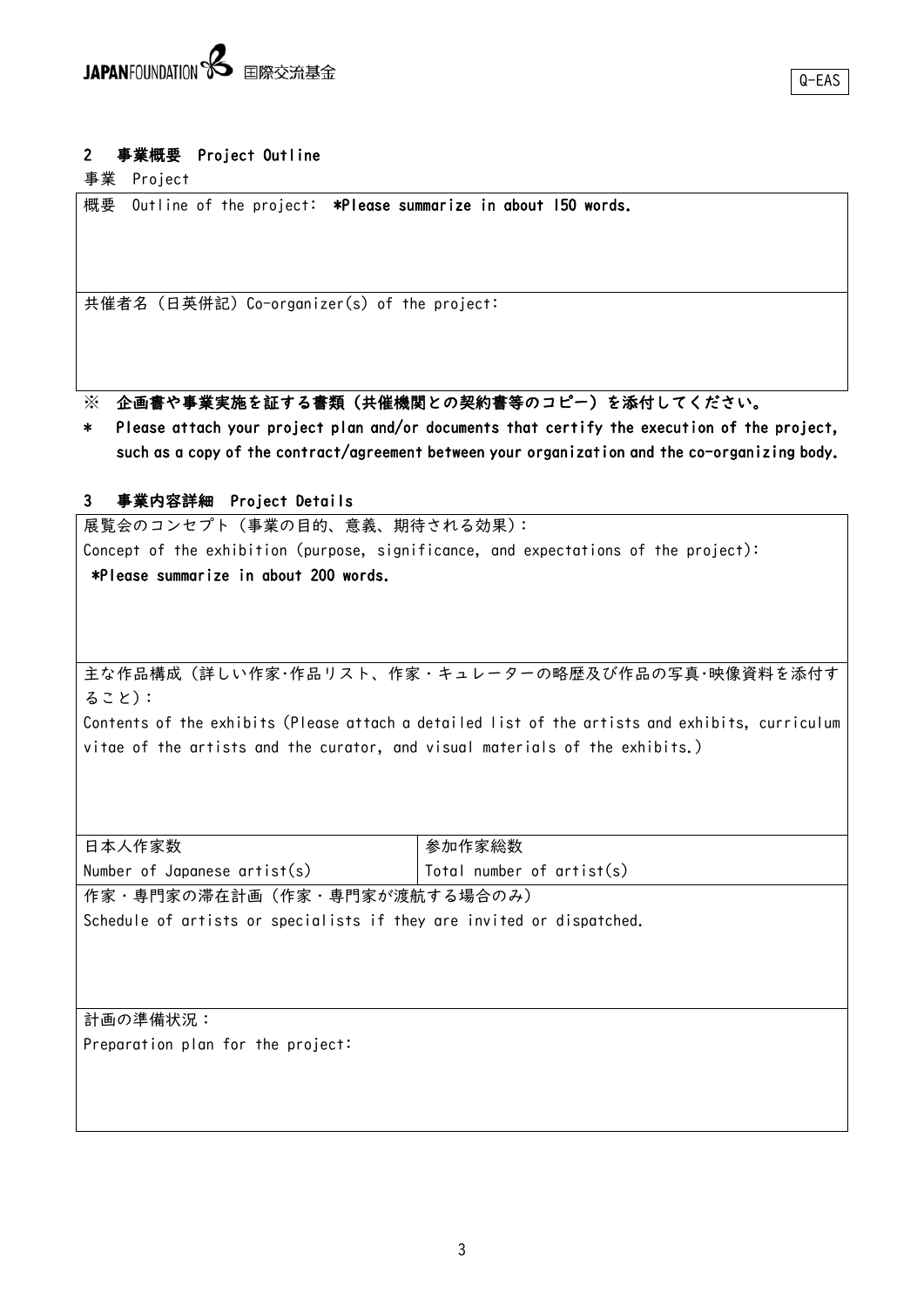事業評価:申請事業の成果を測るための目標数値、並びに第三者評価の計画を記してください。採用し た事業については、事業終了後、事業達成度に関する自己評価と第三者評価を報告していただきます。 Evaluation of the project: Please set out the quantitative goals to measure the achievement of the project and plan for third-party evaluation to assess the outcome of the project. Grantees will be requested to submit both self-evaluation and third-party evaluation reports upon completion of the project.

(1) 目標数値 / Quantitative goals

| 目標入場者数                               |  |
|--------------------------------------|--|
| Target number of visitors            |  |
| │ メディアへの目標数                          |  |
| Target number of press reports       |  |
| その他の定量評価基準                           |  |
| Other method of quantitative measure |  |

(2) 第三者評価の計画 / Plans for third-party evaluations 来訪者アンケート / Visitors' questionnaires □ YES (実施する) / □ NO (実施しない) 外部専門家によるコメント / Professional critical review □ YES (徴取する) / □ NO (徴取しない)

その他の第三者評価の計画があれば記載してください。 If you are planning to implement other types of third-party evaluations, please describe the method and procedures.

助成を必要とする理由: Why financial support from the Japan Foundation is necessary: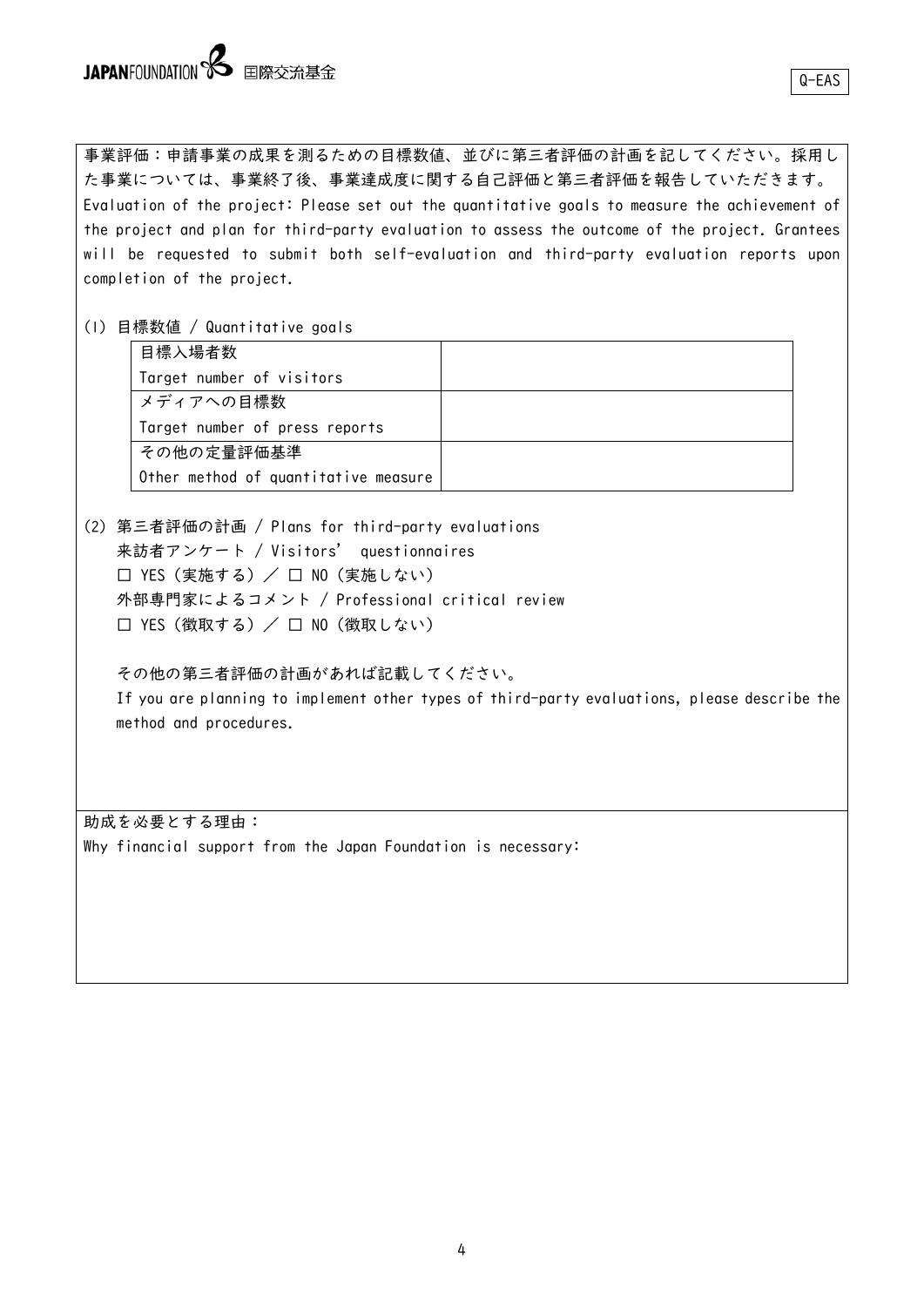# JAPANFOUNDATION **S** 国際交流基金

#### 4 申請機関の実績 Past activities

現在までの業務(活動)概要、主な展示等の実績(年報、事業報告書等) Summary of past activities, programs and major exhibitions in the past (please attach annual report, if necessary.):

過去に国際交流基金の助成を受けたことがある場合、国際交流基金と協力して事業を行ったことがある 場合、若しくは国際交流基金事業と何らかの関与があった場合には、そのプログラム名、事業名、実施 年、助成額、及び事業概要:

If you have ever received a grant from the Japan Foundation, co-organized a project with us, and/or participated in one of our programs, describe the name of the program/project, the year, the amount of the grant awarded, and the outline of the project.

Q-EAS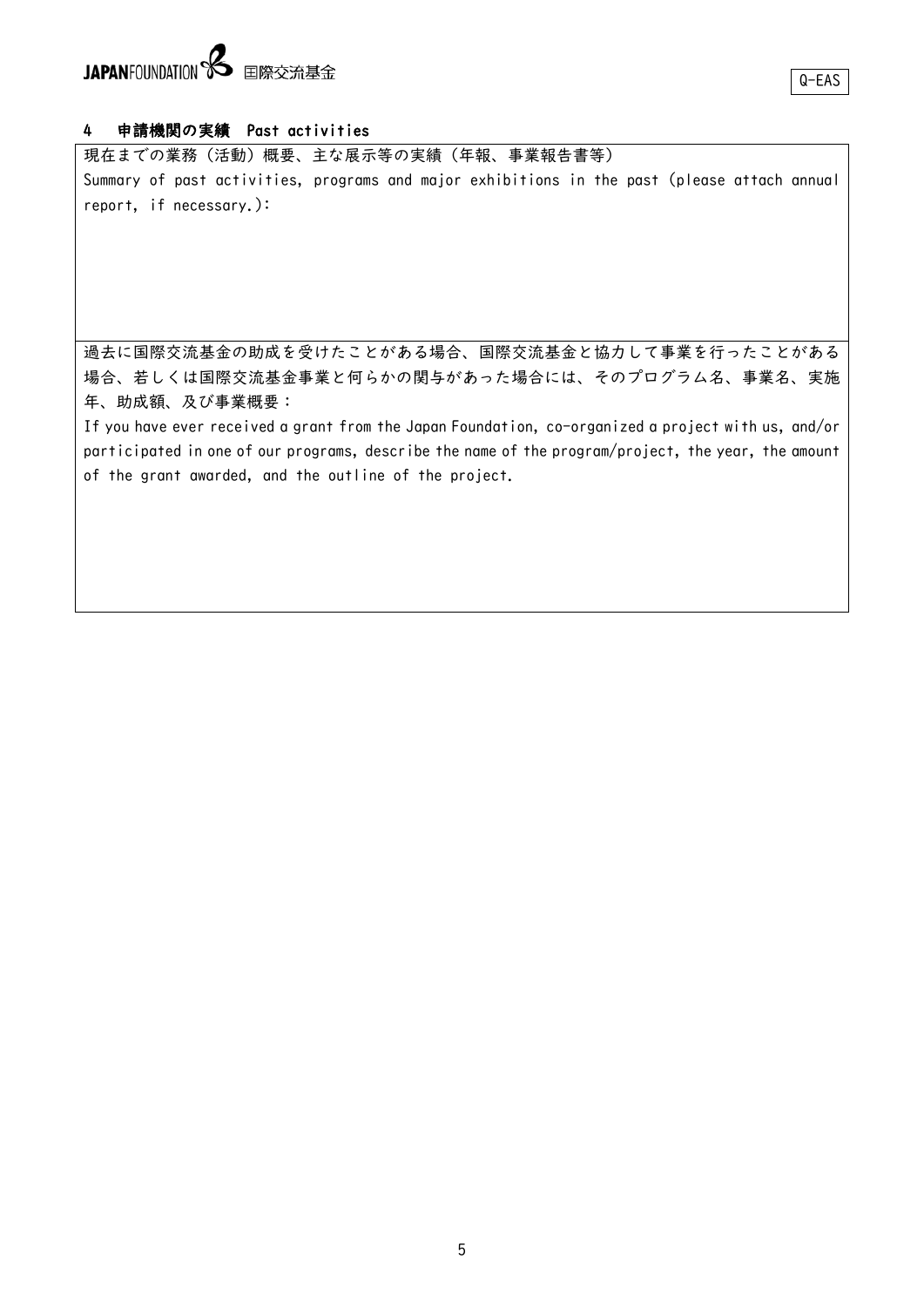Q-EAS

# 収 支 予 算(支出)

# Budget Sheet (Expenditures)

(別紙 2-1)

| 項<br>目<br><b>Item</b> | 金額 Amount<br>通貨単位<br>Currency Unit: | 訳・積算<br>根<br>拠<br>内<br>Breakdown         | 備<br>考<br>Remarks |
|-----------------------|-------------------------------------|------------------------------------------|-------------------|
| 作品輸送費                 |                                     | 助成を要望する対象項目にかかる見積書を添                     |                   |
| Exhibit               |                                     | 付してください。                                 |                   |
| Transportation        |                                     | Please attach estimates of the items you |                   |
| 図録作成費                 |                                     | wish to be covered by the grant.         |                   |
| Catalogue Production  |                                     |                                          |                   |
| 作家·専門家旅費              |                                     |                                          |                   |
| Traveling Expenses of |                                     |                                          |                   |
| Artists and/or        |                                     |                                          |                   |
| <b>Specialists</b>    |                                     |                                          |                   |
| 作品保険料                 |                                     |                                          |                   |
| Insurance             |                                     |                                          |                   |
| 広報宣伝費                 |                                     |                                          |                   |
| Publicity             |                                     |                                          |                   |
| 会場設営費                 |                                     |                                          |                   |
| Installation          |                                     |                                          |                   |
| 謝金                    |                                     |                                          |                   |
| Honoraria             |                                     |                                          |                   |
| その他                   |                                     |                                          |                   |
| Other expenses        |                                     |                                          |                   |
|                       |                                     | 収支予算 (収入) (別紙 2-2) の合計額と一                |                   |
| 合計                    |                                     | 致すること。                                   |                   |
| Total                 |                                     | The total expenditures should equal the  |                   |
|                       |                                     | total income.                            |                   |

※ 事業実施に必要な経費をすべて記入すること。

※ 2022 年 4 月 1 日から 2023 年 3 月 31 日までの間に発生し、支出した項目が助成金の対象となります。

\* Please fill in all the necessary expenses.

- \* The Grant covers only the costs incurred and paid during FY2022 (between April 1, 2022, and March 31, 2023).
- <重要 Important: Please tick one of the boxes for each item below>
- (1) 申請機関は自国の法令等に違反せず国際交流基金(外国政府関係機関)から助成金を受領できる。 It is within the laws of the Applicant's country for the Applicant to receive a grant from a foreign governmental institution: いいえ NO ロ/はい YES □
- (2) 助成金支払までに海外送金を受け取る口座を開設できる。

The applicant maintains its own bank account which is able to receive funds from the Japan Foundation (or it is able to open such an account before the payment of the grant): はい YES ロ/いいえ NO □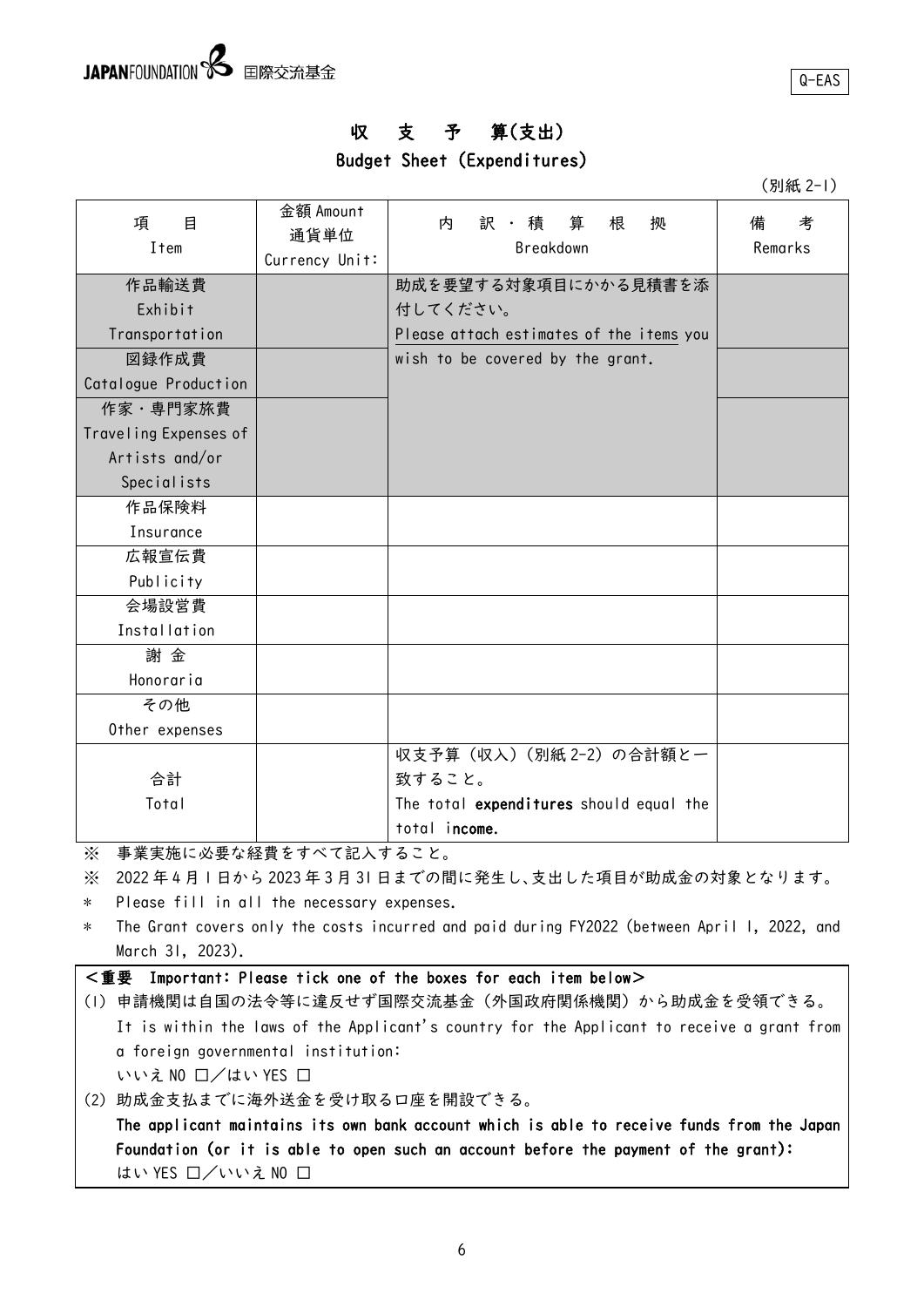# 収 支 予 算(収入)

Budget Sheet (Income)

| (別紙 2-2) |  |
|----------|--|
|----------|--|

| 項<br>目<br>Item     | 金額 Amount<br>通貨単位<br>Currency Unit: | 内<br>訳 ・ 積<br>算<br>根<br>拠<br>Breakdown | 備<br>考<br>Remarks |
|--------------------|-------------------------------------|----------------------------------------|-------------------|
| 国際交流基金に要望          |                                     |                                        |                   |
| する助成金              |                                     |                                        |                   |
| Requested Japan    |                                     |                                        |                   |
| Foundation Grant   |                                     |                                        |                   |
| その他の機関からの          |                                     | 申請中か決定(内定)済かを、また、申                     |                   |
| 助成金                |                                     | 請中の場合は結果判明時期を、助成対象                     |                   |
| Contributions from |                                     | 項目が指定されている場合はその対象                      |                   |
| Other Sources      |                                     | 項目を、明記してください。                          |                   |
|                    |                                     | Please specify if outside              |                   |
|                    |                                     | contributions have been requested or   |                   |
|                    |                                     | have been decided either               |                   |
|                    |                                     | provisionally or finally, including    |                   |
|                    |                                     | the items to be covered by the         |                   |
|                    |                                     | contributions, if designated. If they  |                   |
|                    |                                     | are under review, please indicate when |                   |
|                    |                                     | the decision will be made.             |                   |
| 入場料                |                                     |                                        |                   |
| Admission Fees     |                                     |                                        |                   |
| 図録等売り上げ            |                                     |                                        |                   |
| Proceeds from the  |                                     |                                        |                   |
| Catalogue, etc.    |                                     |                                        |                   |
| その他収入              |                                     |                                        |                   |
| Other Income       |                                     |                                        |                   |
| 自己負担金              |                                     |                                        |                   |
| Own Funds          |                                     |                                        |                   |
|                    |                                     | 収支予算 (支出) (別紙 2-1) の合計額と               |                   |
| 合計                 |                                     | 一致すること                                 |                   |
| Total              |                                     | The total income should equal the      |                   |
|                    |                                     | total expenditures.                    |                   |

| 経費総額/Estimated Total Cost | _助成要望額/Grant Amount Requested from 通 | 貨         |  |
|---------------------------|--------------------------------------|-----------|--|
|                           | the Japan Foundation                 | /Currency |  |
|                           |                                      |           |  |